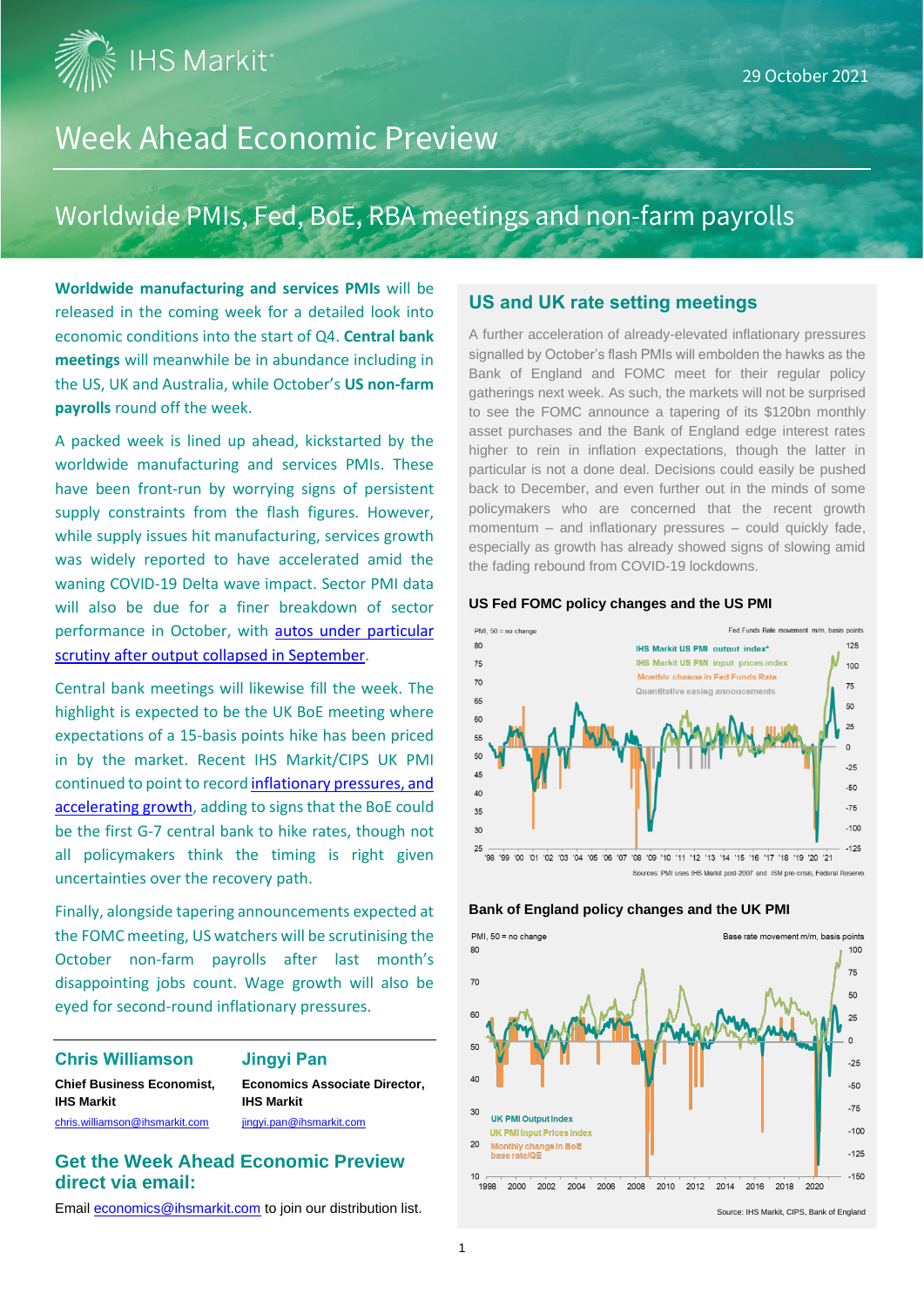

## **Key diary events What to watch**

#### **Monday 1 Nov**

*Philippines Market Holiday* Worldwide Manufacturing PMIs, incl. global PMI\* (1-2 Nov) Indonesia Inflation (Oct) Taiwan GDP (Q3, revised) United States ISM Manufacturing PMI (Oct)

#### **Tuesday 2 Nov**

*Philippines Market Holiday*  Japan BOJ Meeting Minutes (Sep) South Korea CPI Growth (Oct) Australia RBA Cash Rate (Nov) Switzerland CPI (Oct)

#### **Wednesday 3 Nov**

*Japan Market Holiday* Worldwide Services & Composite PMI, incl. Japan, Brazil, Eurozone, India\* (3-4 Nov) Australia Building Approvals (Sep) Malaysia Overnight Policy Rate (3 Nov) Eurozone Business Climate (Oct) United Kingdom Reserve Assets Total (Oct) Eurozone Unemployment Rate (Sep) United States ADP National Employment (Oct) United States Factory Orders (Sep) United States ISM Non-Manufacturing PMI (Oct) United States Fed Funds Target Rate (3 Nov)

#### **Thursday 4 Nov**

*Singapore, Malaysia, India Market Holiday* Australia Retail Trade (Q3) Germany Industrial Orders (Sep) Norway Key Policy Rate (4 Nov) Eurozone Producer Prices (Sep) United Kingdom BoE Bank Rate (Nov) United States International Trade (Sep) United States Initial Jobless Claims Canada Trade Balance (Sep)

#### **Friday 5 Nov**

*India Market Holiday* Japan All Household Spending (Sep) Philippines, Thailand, Taiwan CPI (Oct) Indonesia GDP (Q3) Germany Industrial Output (Sep) United Kingdom Halifax House Prices\* (Oct) Eurozone Retail Sales (Sep) United States Non-Farm Payrolls, Unemployment Rate, Average Earnings (Oct) Canada Unemployment Rate (Oct)

*\* Press releases of indices produced by IHS Markit and relevant sponsors can be found [here.](https://www.markiteconomics.com/Public/Release/PressReleases)*

#### ■ Worldwide manufacturing and services PMIs

October's manufacturing and services PMIs will be released in the coming week following the flash PMIs, which showed varying growth momentum and a common theme of persistent supply constraints and ensuing record inflationary pressures.

Flash PMIs, which are based on approximately 85% to 90% of total responses each month, showed that the expansions of the US and UK economies accelerated despite bottlenecks subduing manufacturing growth, as services revived. APAC economies such as Japan and Australia also enjoyed a renewal of growth amid the easing of COVID-19 restrictions. However, [the](https://ihsmarkit.com/research-analysis/uk-flash-pmi-signals-economy-lifted-by-service-sector-but-manufacturing-falters-and-prices-rise-at-record-rate-Oct21.html)  eurozone remained [weighed down by supply](https://ihsmarkit.com/research-analysis/uk-flash-pmi-signals-economy-lifted-by-service-sector-but-manufacturing-falters-and-prices-rise-at-record-rate-Oct21.html)  [constraints and COVID-19](https://ihsmarkit.com/research-analysis/uk-flash-pmi-signals-economy-lifted-by-service-sector-but-manufacturing-falters-and-prices-rise-at-record-rate-Oct21.html) worries, sending growth to a six-month low. Amid the mixed performance seen from the flash PMIs, the focus will be with how individual regions fared into the start of Q4, with a particular focus on Asia, and China in particular, for a steer on global supply.

#### ■ **Fed FOMC meeting, October NFPs**

The November Fed FOMC meeting will be held November 2-3 with the meeting statement and Fed chair Jerome Powell's press conference to follow the conclusion of the monetary policy meeting. The September meeting reinforced our expectation that tapering of the Fed's large scale asset purchases will commence in November. The recent [IHS Markit](https://www.markiteconomics.com/Public/Home/PressRelease/b5844c19a9144d0b8e5bf48eaf65d35a)  [Investment Manager Index \(IMI\)](https://www.markiteconomics.com/Public/Home/PressRelease/b5844c19a9144d0b8e5bf48eaf65d35a) showed that US equity investors judged the central bank policy to have reduced its contribution to a near-neutral level in driving US equity market returns in the near-term.

Separately, October's labour market data will be due with the consensus currently pointing to a 385k addition to non-farm payrolls from September's 194k, in line with the trend indicated by the [IHS Markit Flash US](https://www.markiteconomics.com/Public/Home/PressRelease/291a6f7539534735b69350b6e4e0f921)  [Composite PMI.](https://www.markiteconomics.com/Public/Home/PressRelease/291a6f7539534735b69350b6e4e0f921)

#### ■ Bank of England meeting

The Bank of England convenes in the coming week amidst rising rate hike expectations. Recent data, including the [flash October PMIs,](https://ihsmarkit.com/research-analysis/uk-flash-pmi-signals-economy-lifted-by-service-sector-but-manufacturing-falters-and-prices-rise-at-record-rate-Oct21.html) continued to indicate [upward pressures](https://ihsmarkit.com/research-analysis/uk-flash-pmi-signals-economy-lifted-by-service-sector-but-manufacturing-falters-and-prices-rise-at-record-rate-Oct21.html) on inflation. While PMI signals on economic growth coupled with current COVID-19 conditions make it less compelling for an imminent rate hike, the November meeting is nevertheless a 'live' one.

### **Special report:** South Korea: GDP Growth Moderates due to COVID-19 Delta Wave **Rajiv Biswas | [page 4](#page-3-0)**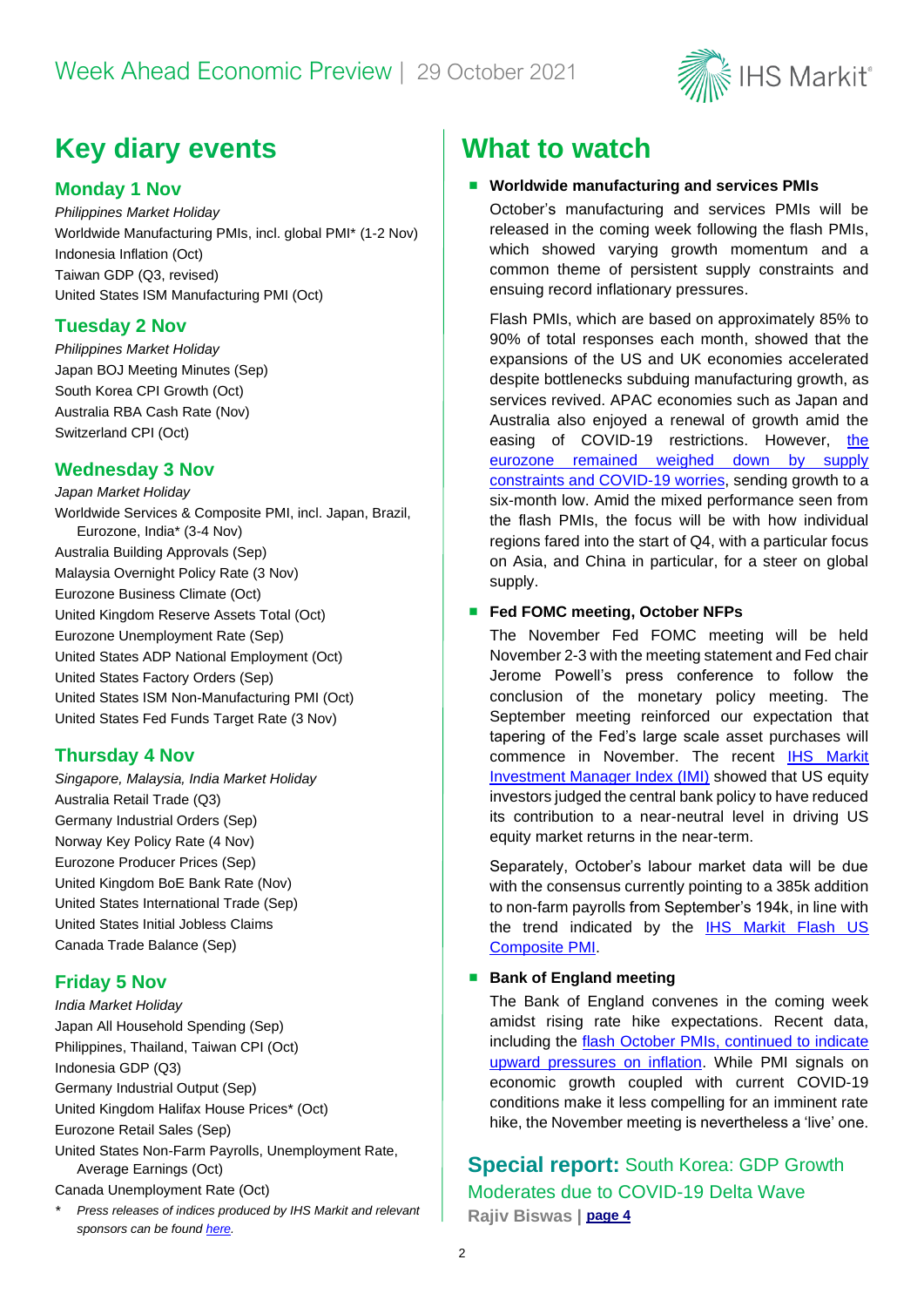

## **Recent PMI and economic analysis from IHS Markit**

| Global      | Estimating short-term FX equilibria using PMIs: EUR/USD case study<br>PMI™ as a tool for equity portfolio adjustment           | 19-Oct<br>18-Oct | Joseph Hayes<br>Paul Smith, Ph.D. |
|-------------|--------------------------------------------------------------------------------------------------------------------------------|------------------|-----------------------------------|
|             | Economic growth stalls in Sub-Saharan Africa amid renewed lockdowns<br>and supply chain disruption                             | $12$ -Oct        | David Owen                        |
|             | Monthly PMI Bulletin: October 2021                                                                                             | 8-Oct            | Chris Williamson                  |
|             | Global auto makers suffer record underperformance amid supply chain<br>delays                                                  | 7-Oct            | Chris Williamson                  |
|             | Global manufacturing prices spike higher amid supply constraints, but<br>demand pressures show signs of easing                 | 4-Oct            | Chris Williamson                  |
|             | Global manufacturing subdued by supply constraints, but pressures from<br>Delta wave show signs of easing                      | $1-Oct$          | Chris Williamson                  |
|             | Developed world economies hit by slower growth and rising prices                                                               | 24-Sep           | Chris Williamson                  |
|             | Understanding  headline PMI vs. subindices: how signals can be lost by<br>focusing exclusively on the headline PMI             | 21-Sep           | Chris Williamson                  |
| US          | US equity investor sentiment lifts from lows in October but caution persists<br>amid concerns over policy and politics         | $12$ -Oct        | Chris Williamson                  |
|             | US sector data show economic growth slowing across consumer, tech and<br>financial sectors                                     | 5-Oct            | Jingyi Pan                        |
| Europe      | Eurozone bucks trend of higher flash PMIs, but record price rises are<br>universal                                             | $25$ -Oct        | Chris Williamson                  |
|             | Eurozone flash PMI sees shortages and COVID-19 push growth to six-<br>month low, and inflationary pressures to two-decade high | $22$ -Oct        | Chris Williamson                  |
|             | UK flash manufacturing PMI masks deteriorating production trend                                                                | $22$ -Oct        | Chris Williamson                  |
|             | UK Flash PMI signals economy lifted by service sector, but manufacturing<br>falters and prices rise at record rate             | $22$ -Oct        | Chris Williamson                  |
|             | Semiconductor shortages continue to bite as European automotive<br>production contracts at substantial pace                    | 13-Oct           | Sian Jones                        |
| <b>APAC</b> | Australia economy sees first expansion in four months, but higher demand<br>drives up prices                                   | $22$ -Oct        | Jingyi Pan                        |
|             | Three key economic takeaways from September's Asia Sector PMI                                                                  | 8-Oct            | Jingyi Pan                        |
|             | Vietnam economy slump persists into September amid worsening supply<br>constraints                                             | 1-Oct            | Jingyi Pan                        |
|             | Rising COVID-19 cases and supply chain disruptions overshadow Olympic<br><b>Games</b> boost                                    | 20-Sep           | <b>Usamah Bhatti</b>              |
| Commodities | Weekly Pricing Pulse: Industrial metal prices rebound and push<br>commodities up                                               | $21$ -Oct        | <b>Michael Dall</b>               |

#### **For further information:**

For more information on our products, including economic forecasting and industry research, please visit the Solutions section of [www.ihsmarkit.com](http://www.ihsmarkit.com/)

For more information on our PMI business surveys, please visit [www.ihsmarkit.com/products/PMI](http://www.ihsmarkit.com/products/PMI)

[Click here](https://ihsmarkit.com/research-analysis/pmi.html) for more PMI and economic commentary

#### **Follow our latest updates on twitter at [@IHSMarkitPMI.](https://twitter.com/IHSMarkitPMI)**

The intellectual property rights to the report are owned by or licensed to IHS Markit. Any unauthorised use, including but not limited to copying, distributing, transmitting or otherwise of any data appearing is not permitted without IHS Markit's prior consent. IHS Markit shall not have any liability, duty or obligation for or relating to the content or information ("data") contained herein, any errors, inaccuracies, omissions or delays in the data, or for any actions taken in reliance thereon. In no event shall IHS Markit be liable for any special, incidental, or consequential damages, arising out of the use of the data.

Purchasing Managers' Index® and PMI® are either registered trade marks of Markit Economics Limited or licensed to Markit Economics Limited. IHS Markit is a registered trademark of IHS Markit Ltd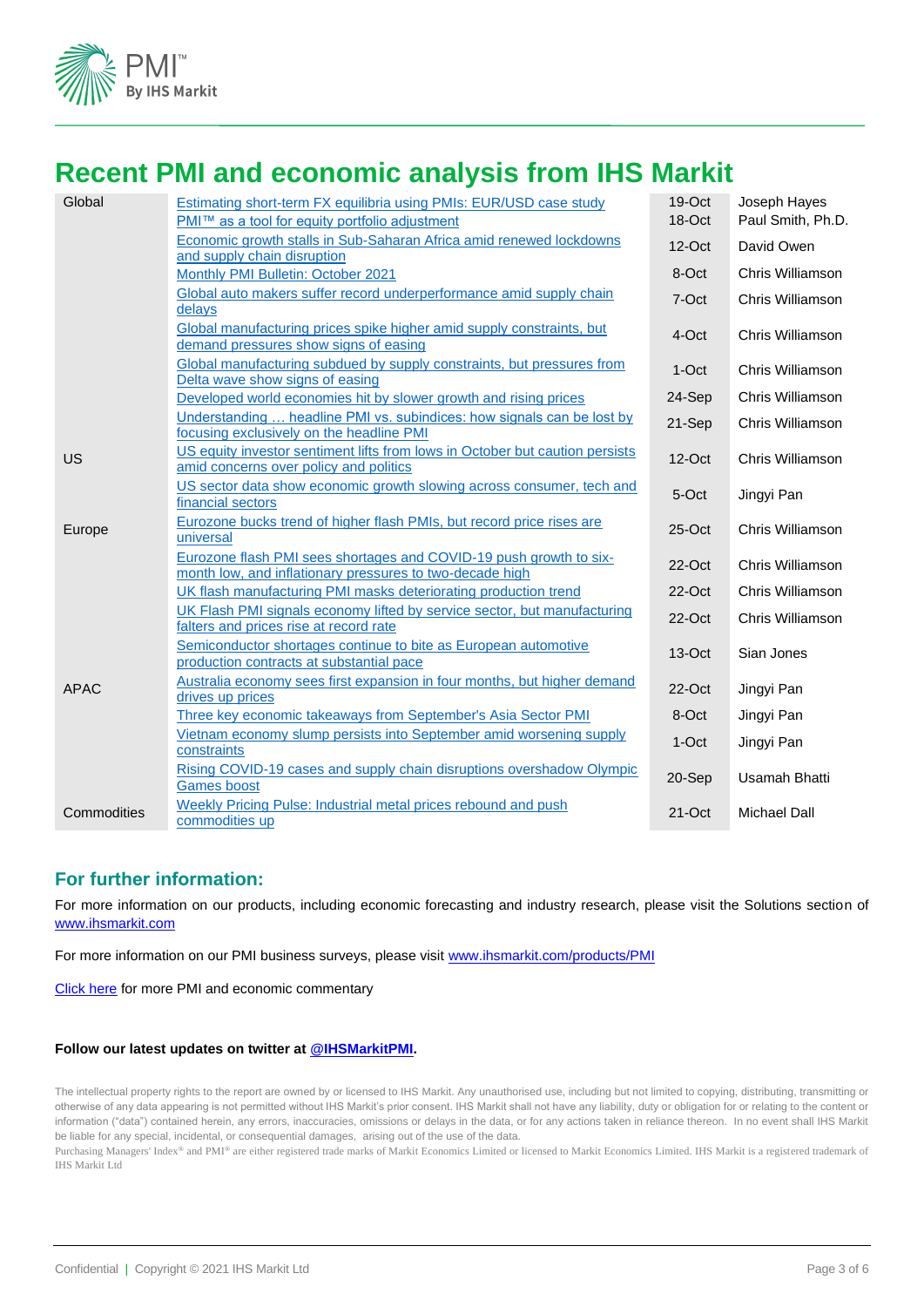

# <span id="page-3-0"></span>Special Focus

South Korea: GDP Growth Moderates due to COVID-19 Delta Wave

#### **Rajiv Biswas**

#### **Asia Pacific Chief Economist, IHS Markit**

Email: [rajiv.biswas@ihsmarkit.com](mailto:rajiv.biswas@ihsmarkit.com)

*South Korea's GDP continued to show positive momentum in the third quarter of 2021, rising by 4.0% year-on-year (y/y). However, the pace of expansion moderated compared with growth of 6.0% y/y in the second quarter of 2021.* 

*Economic growth for 2021 has been helped by strong consumption expenditure during the first half of 2021 combined with surging electronics exports, with GDP growth of 4% y/y forecast for calendar 2021.*

*The current COVID-19 Delta wave has shown a significant decline in daily new cases reported during September and October 2021, although the pandemic still remains a key risk to the near-term economic outlook. However rapidly rising COVID-19 vaccination rates are expected to help containment of the pandemic in Q4 2021 and during the first half of 2022.*

#### **Expansion continues in Q3 GDP**

While continuing to show positive expansion, South Korea's GDP growth rate moderated to a pace of 0.3% quarter-on-quarter (q/q) in Q3 2021, after growth of 0.8% q/q in the second quarter of 2021.

A key factor that contributed to the slowdown in economic growth was the 0.3% q/q contraction in private consumption in the third quarter, compared to a buoyant 3.6% q/q rise in the second quarter. This reflected the impact of the upturn in the COVID-19 Delta wave on consumption expenditure amidst tighter restrictive measures. The downturn in private consumption was mitigated by a 1.1% q/q rise in government consumption. Overall, final consumption expenditure rose by just 0.1% q/q in the third quarter, slowing from the 3.7% q/q growth rate in the second quarter.

Compared to a year ago, final consumption expenditure rose by 4.0% y/y in the third quarter, similar to the 4.1% y/y pace recorded in the second quarter. In 2020, final consumption had been in a protracted slump, having recorded four consecutive quarters of negative year-onyear growth.

#### **South Korea GDP growth**





Manufacturing output grew by 5.9% y/y in the third quarter of 2021, moderating from the 13.5% y/y pace in the second quarter of 2021, which reflected severe pandemic-related base year effects.

A key driver for the expansion in manufacturing output during the first three quarters of 2021 has been the rebound in exports. Stronger economic growth in major economies such as the US, China, EU and UK linked to the rollout of vaccination programs during 2021 helped to boost South Korean new export orders from its key export markets. In the third quarter, exports of goods and services rose by 6.9% y/y. South Korean exports rose by 16.7% y/y in September 2021, buoyed by strong growth in exports of electronics and autos.

However, manufacturing output growth has moderated in the third quarter of 2021 due to the impact of new COVID-19 waves in South Korea as well as in some export markets. Although the seasonally adjusted IHS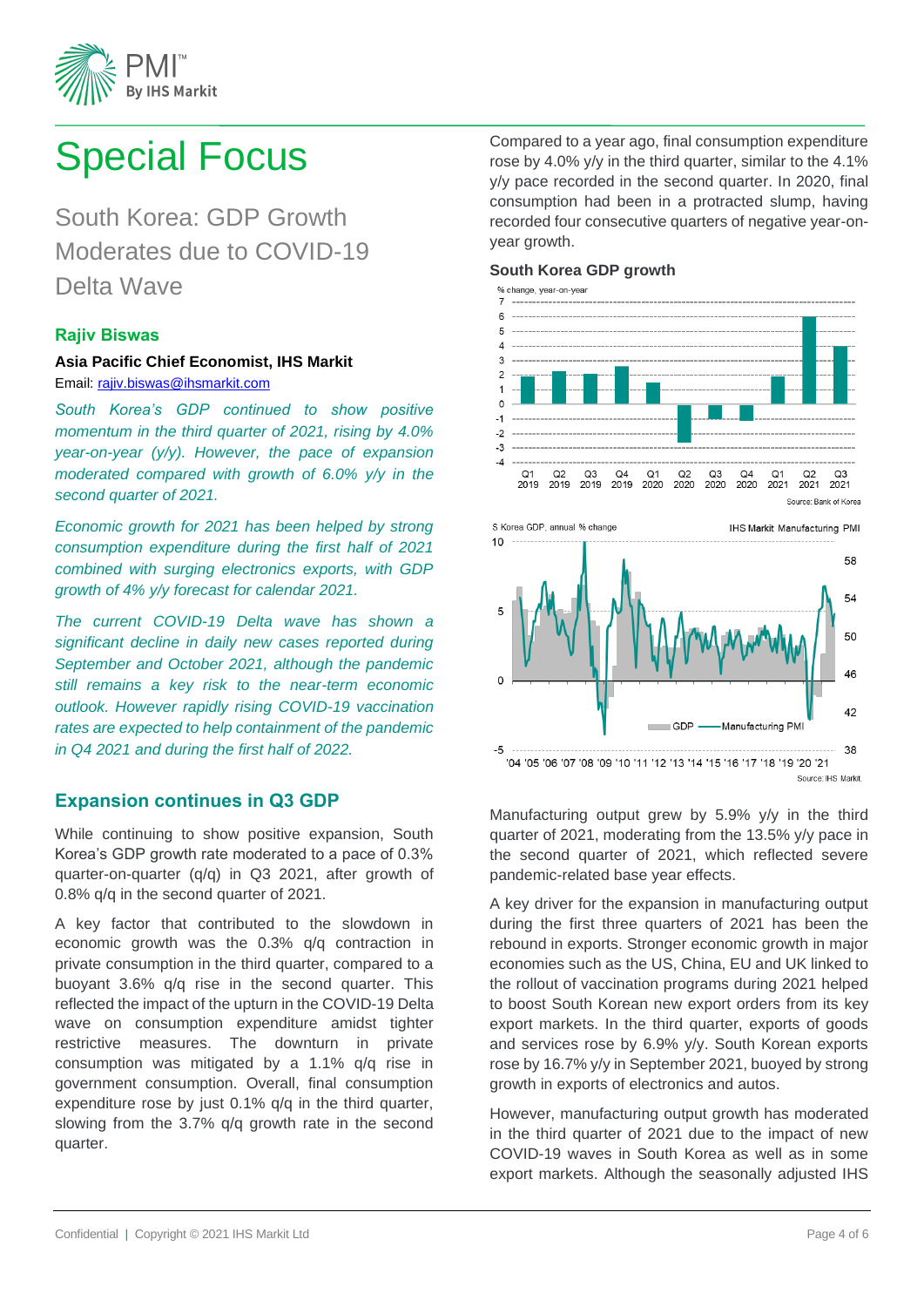

Markit South Korea Manufacturing Purchasing Managers' Index edged up to 52.4 in September, from 51.2 in August, this still signalled a moderate pace of expansion in the manufacturing sector.

Shortages of semiconductors contributed to the slower pace of industrial expansion in the third quarter. South Korean auto production in September fell 33.1% y/y, as some factories faced temporary shutdowns of assembly lines due to automotive chip shortages.

The September PMI survey signalled that supplier delivery times lengthened to the greatest extent since April 2020. Latest survey data pointed to rapidly rising input costs faced by South Korean manufacturers as firms continued to note sharp rises in raw material prices.

#### **South Korea manufacturing output**



Confronted with rising inflation pressures, the Bank of Korea (BOK) raised its policy rate by 25bp to a rate of 0.75% at its August Monetary Policy Meeting. Consumer price inflation has remained high at the mid-2% level due to rising oil prices, as well as higher prices for agricultural products as well as services. Core inflation has remained contained, at around the 1% level.

Looking ahead, the Bank of Korea indicated in its October Monetary Policy Decision that consumer price inflation will run at the mid-2% level for some time. Core CPI inflation is forecast to increase to around the upper-1% level. The decision to hike the policy rate in August also reflected BOK concerns about potential risks to financial stability due to the rapidly rising level of household debt as a share of GDP.

Property prices have been rising rapidly, notably in Seoul and nearby areas, while household loan growth has accelerated. South Korea's household debt-to-GDP ratio is estimated to have reached 103.8% of GDP by the end of 2021.

### **Electronics sector boosts South Korean exports**

The electronics manufacturing industry is an important part of the manufacturing export sector for South Korea which is a major global exporter of electronics products to key markets such as the US, China and EU. As Vietnam is an important production hub for South Korean electronics multinationals such as Samsung and LG for a wide range of electronics products such as mobile phones, Vietnam is a key export market for South Korean electronics components.

The strong rebound in world consumer markets, notably in the US, China and Western Europe, are continuing to drive growth in demand for electronics. This is resulting in buoyant growth in household spending on electronics products as well as products that are intensive users of electronics, notably autos.

The headline seasonally adjusted IHS Markit Global Electronics PMI increased to 58.6 in September, up from 58.1 in August, signalling a faster pace of expansion in the global electronics sector. Stronger increases were seen in the electronics PMI series for output and new orders, although rates of growth were weaker than those seen earlier in the year as severely delayed supplier delivery times restricted production schedules.

#### **IHS Markit Global Electronics PMI**



The South Korean Ministry of Trade, Industry and Energy has released statistics showing that outbound shipments of Korea's information and communications technology (ICT) goods recorded the highest monthly value since the Ministry started compiling data in 1996, rising 21.1% y/y to USD 21.3 billion in September.

Chip exports expanded 27.4% y/y to USD 12.2 billion, recording the second highest monthly value recorded. Both memory chips (up 28.6% y/y to USD 8.0 billion) and system chips (up 31.7% y/y to USD 3.7 billion)